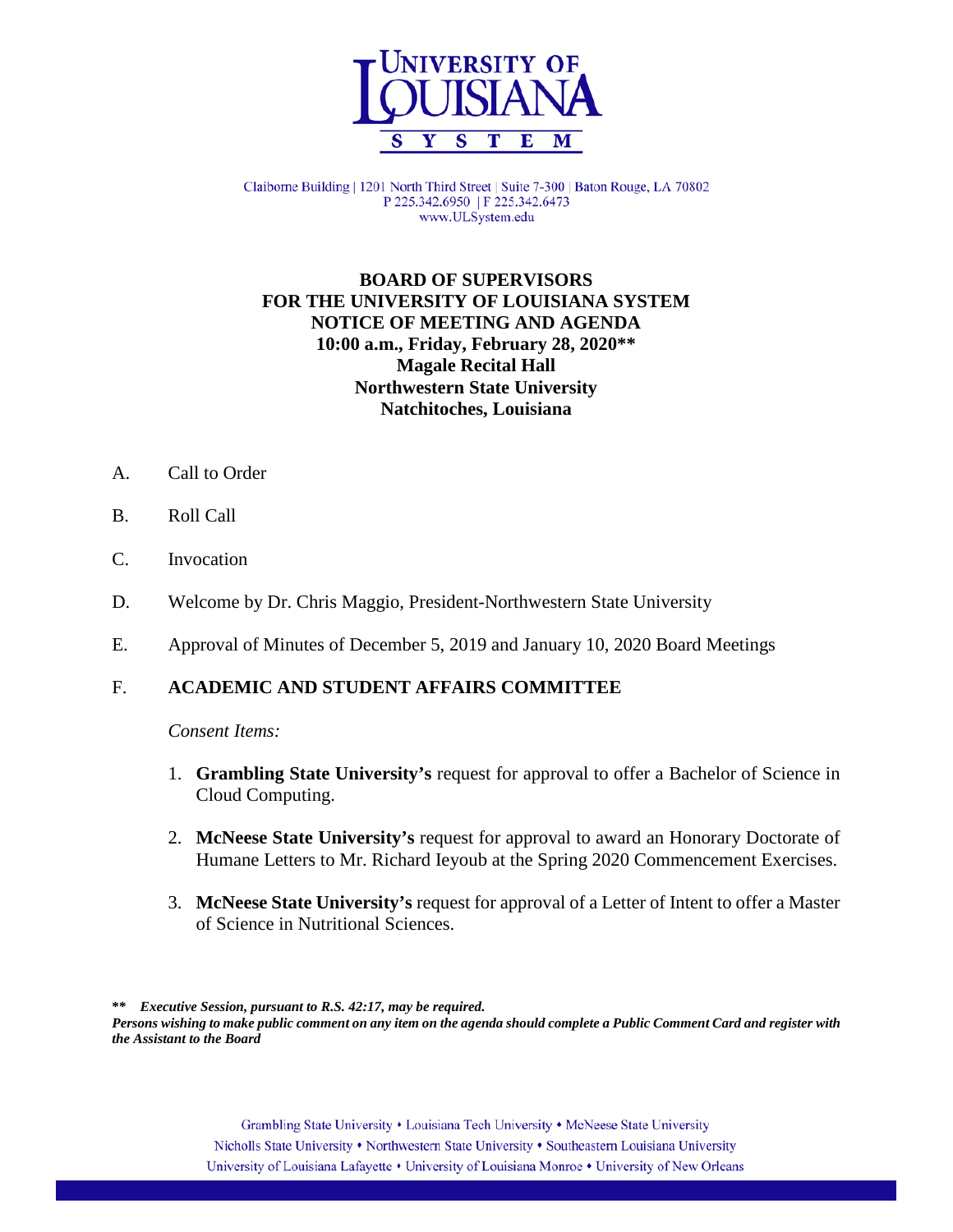- 4. **McNeese State University's** request for approval of a Memorandum of Understanding between McNeese State University's College of Business and Sowela Technical Community College's School of Business and Applied Technology.
- 5. **Northwestern State University's** request for approval of the University's revised *Mission, Vision, and Values* Statements.
- 6. **Southeastern Louisiana University's** request for approval to offer Undergraduate Certificates in Digital Health Management and Population Health Management.
- 7. **University of Louisiana at Lafayette's** request for approval to terminate the Bachelor of Science in Athletic Training.
- 8. **University of Louisiana at Lafayette's** request for approval to offer the Master of Science in Industrial Chemistry.
- 9. **University of Louisiana at Monroe's** request for approval of the following Graduate Certificates: Interprofessional Leadership, Senior Healthcare Management, and Healthcare Advocacy.
- 10. **University of New Orleans'** request for approval of the University's new strategic plan, *Impact UNO*.
- 11. **University of New Orleans'** request for approval to enter into a Memorandum of Understanding with New Orleans Center for Creative Arts (NOCCA).
- 12. **University of New Orleans'** request for approval to enter into a Memorandum of Understanding with Orange County School of the Arts (OCSA).
- 13. **University of New Orleans'** request for approval to enter into a Memorandum of Understanding with Southern New Hampshire University – College for America.
- 14. **University of New Orleans'** request for approval to enter into a Memorandum of Understanding with Nunez Community College.

*Discussion/Action Item:*

- 15. **University of Louisiana at Monroe's** request for approval to enter into a Memorandum of Understanding with University of Louisiana System institutions.
- 16. Other Business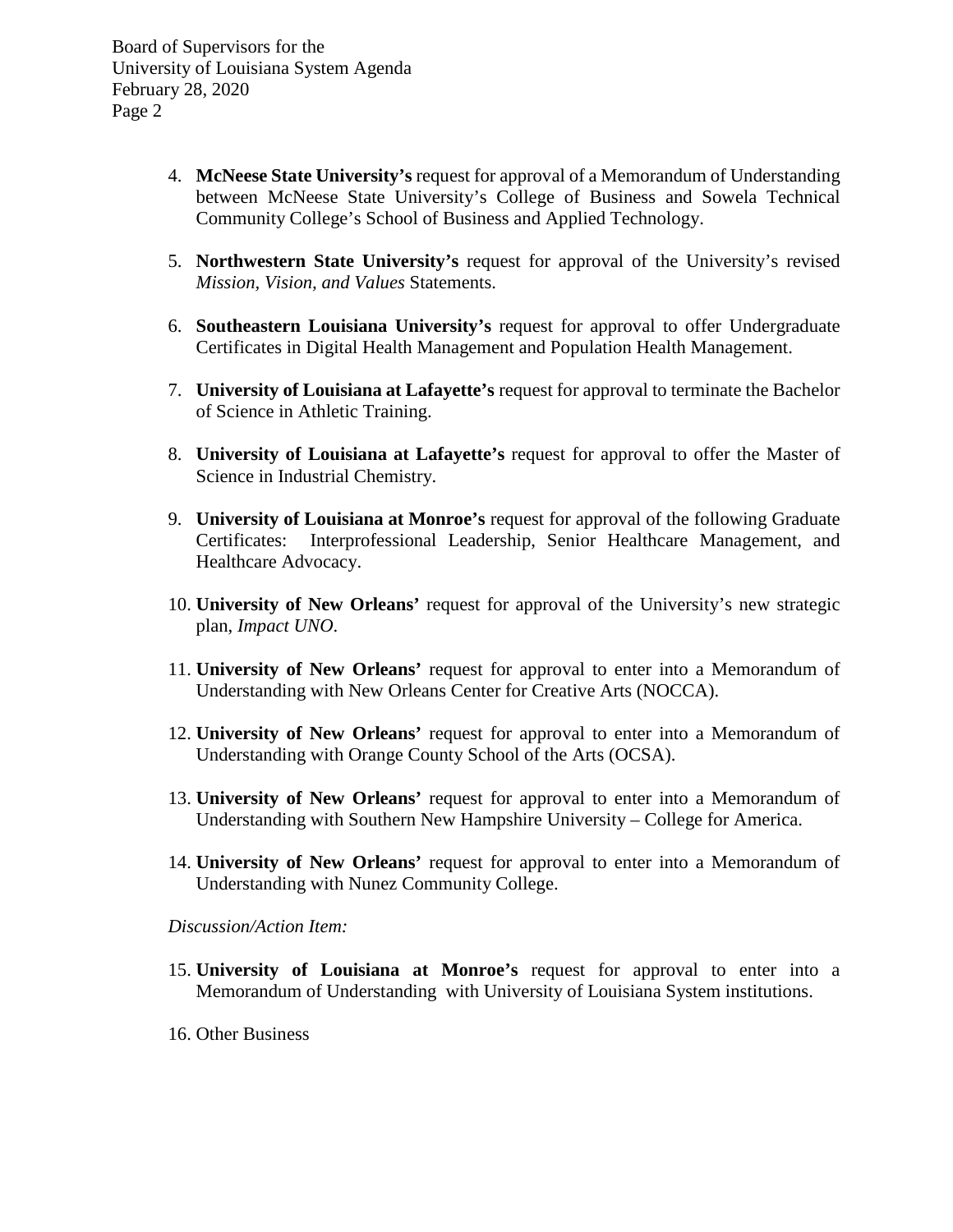## G. **ATHLETIC COMMITTEE**

*Consent Items:*

- 1. **Louisiana Tech University's** request for approval of a contract with Ms. Maria Winn-Ratlif, Head Women's Softball Coach, between Louisiana Tech University and Louisiana Tech University Foundation, effective September 30, 2019.
- 2. **Louisiana Tech University's** request for approval of a contract extension with Mr. Thomas Lane Burroughs, Head Baseball Coach, between Louisiana Tech University and Louisiana Tech University Foundation, effective May 26, 2019.
- 3. **McNeese State University's** request for approval of a contract with Ms. Kristee Porter, Head Women's Volleyball Coach, effective January 1, 2020.
- 4. **McNeese State University's** request for approval of a contract with Mr. Frank Wilson, Head Football Coach, effective January 15, 2020.
- 5. **Southeastern Louisiana University's** request for approval of a contract with Mr. Frank Scelfo, Head Football Coach, effective January 1, 2020.
- 6. **University of Louisiana at Lafayette's** request for approval of a second amended and restated contract with Mr. William Napier, Head Football Coach, effective January 1, 2020.
- 7. **University of Louisiana at Lafayette's** request for approval of the first amended and restated contract with Mr. Gerald Glasco, Jr., Head Softball Coach, effective January 1, 2020.
- 8. **University of Louisiana at Lafayette's** request for approval of a contract with Mr. Patrick Toney, Assistant Football Coach, effective December 1, 2019.
- 9. **University of Louisiana at Lafayette's** request for approval of a contract with Mr. Jabbar Juluke, Assistant Football Coach, effective March 1, 2020.
- 10. **University of Louisiana at Lafayette's** request for approval of a contract with Mr. David Looney, Jr., Assistant Football Coach, effective March 1, 2020.
- 11. **University of Louisiana at Lafayette's** request for approval of a contract with Mr. Michael Desormeaux, Assistant Football Coach, effective March 1, 2020.
- 12. **University of Louisiana at Lafayette's** request for approval of a contract with Mr. Timothy Leger, Assistant Football Coach, effective March 1, 2020.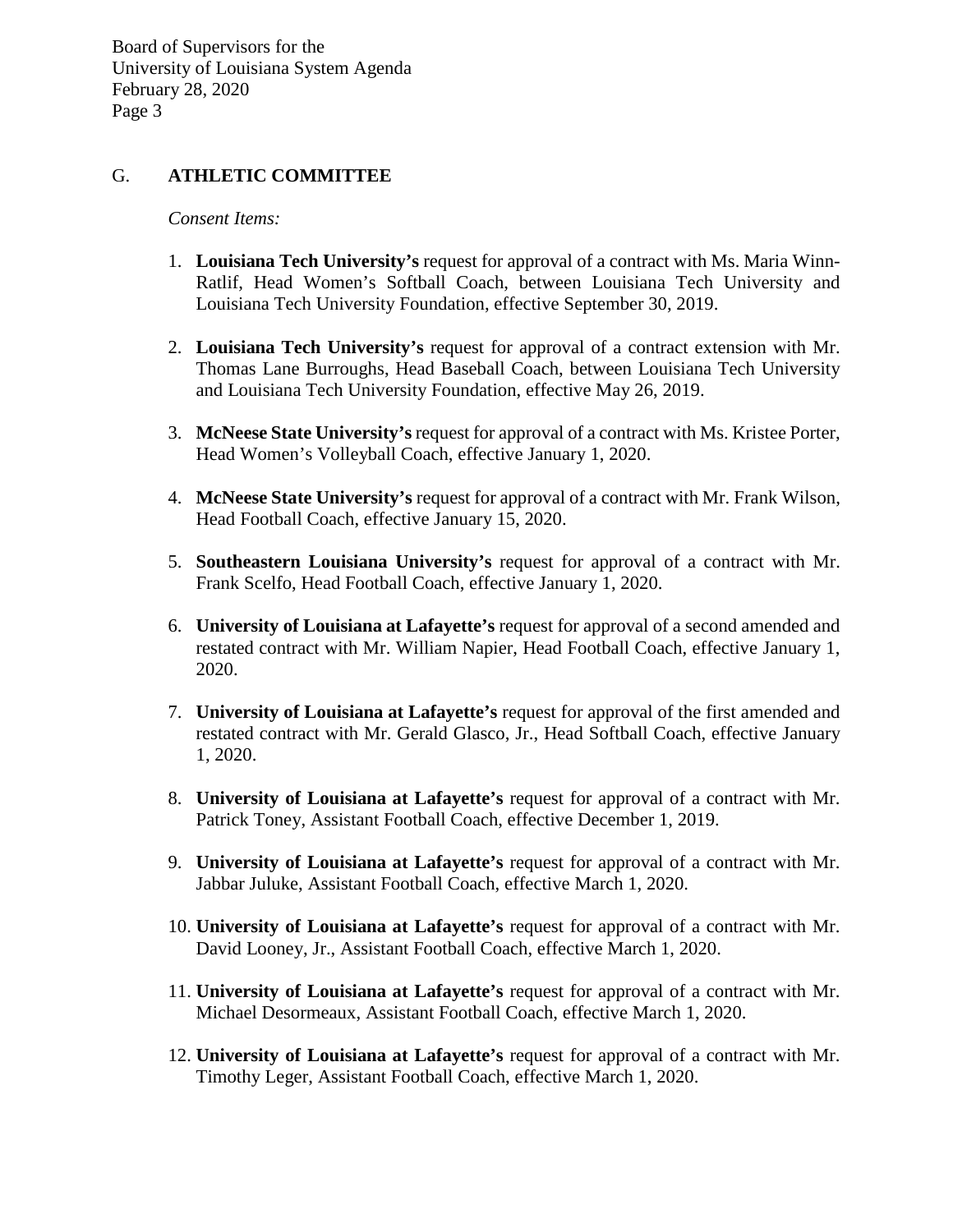- 13. **University of Louisiana at Lafayette's** request for approval of a contract with Mr. LaMar Morgan, Assistant Football Coach, effective March 1, 2020.
- 14. **University of Louisiana at Lafayette's** request for approval of a contract with Mr. Mark Hocke, Head Strength and Conditioning Coach/Associate Head Football Coach, effective March 1, 2020.
- 15. **University of Louisiana at Lafayette's** request for approval of a contract with Mr. Robert Sale, Assistant Football Coach, effective December 1, 2019.
- 16. **University of Louisiana at Lafayette's** request for approval of a contract with Mr. Rory Segrest, Assistant Football Coach, effective March 1, 2020.
- 17. **University of Louisiana at Monroe's** request for approval of a contract with Ms. Jessica Guiggioli, Head Women's Tennis Coach, effective November 22, 2019.
- 18. **University of Louisiana at Monroe's** request for approval of a contract with Mr. Sean Fraser, Head Women's Soccer Coach, effective January 14, 2020.
- 19. Other Business

## H. **FACILITIES PLANNING COMMITTEE**

*Consent Items:*

- 1. **Louisiana Tech University's** request for approval to advertise and auction for the sale of the building and land located at 800 West Alabama in Ruston, Louisiana.
- 2. **Louisiana Tech University's** request for approval to enter a Facilities Lease with the Louisiana Tech University Foundation, Inc. for the construction of a 6,250-square-foot open structure for research, instruction, and field training in trenchless technologies on the South Campus.
- 3. **Louisiana Tech University's** request for approval for the execution of leases between the Board, on behalf of the University, and Innovative Student Facilities Inc., a private  $501(c)(3)$  non-profit corporation, in connection with the lease and lease-back of a portion of the University's campus to finance cost of the development, design, construction, renovation, installation, and equipping of energy efficiency facilities.
- 4. **McNeese State University's** request for approval to enter into a Ground Lease Agreement with the McNeese State University Foundation to replace the scoreboard at Cowboy Stadium.
- 5. **Northwestern State University's** request for approval to enter into a general agriculture lease for three tracts of land in DeSoto Parish totaling 366.98 acres.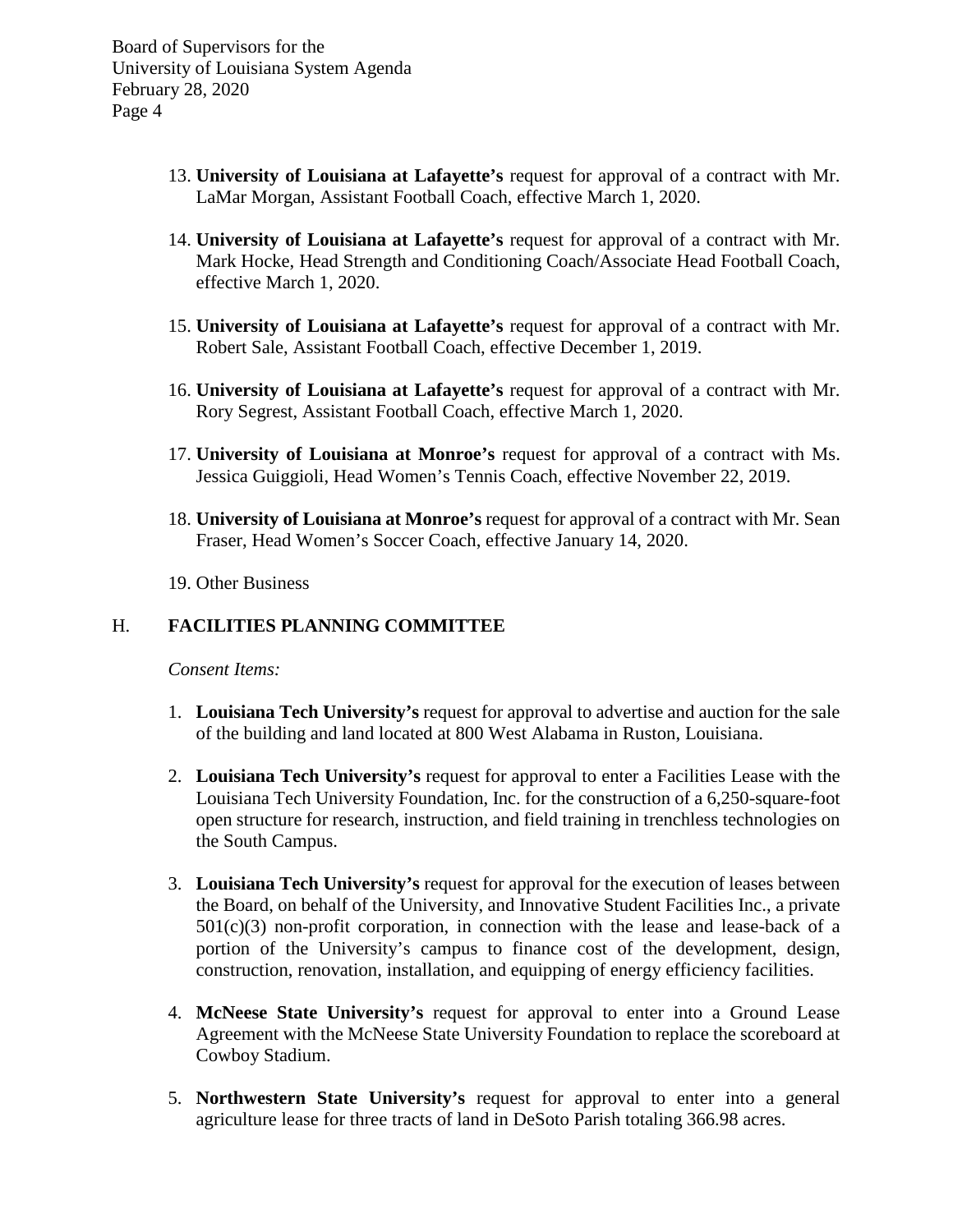- 6. **Southeastern Louisiana University's** request for approval to name Room 109 in Thelma Ryan Hall the "William Stagner Entomology Lab."
- 7. **University of Louisiana at Lafayette's** request for approval to name the University house located at 128 Buena Vista Boulevard "The Ernest J. Gaines Writer in Residence House."
- 8. **University of Louisiana at Monroe's** request for approval to rename Bayou Suites (Honors Residence) Hall "Dwight D. Vines Hall."
- 9. **University of Louisiana at Monroe's** request for approval to lease the property and facility located at 870 Highway 80 East, Monroe, Louisiana.
- 10. **University of Louisiana at Monroe's** request for approval to execute a Ground and Buildings Lease Agreement and an Agreement to Lease with Option to Purchase between the Board, on behalf of the University, and the University of Louisiana at Monroe Facilities, Inc., a private 501(c)3 not-for-profit corporation, in connection with the lease and lease-back portion of the University's campus to finance construction of a student hub and related facilities.
- 11. **University of Louisiana at Monroe's** request for approval to enter into a 17-year lease for the University's foodservice operations and facilities with Aramark Educational Services, Inc.
- 12. **University of New Orleans'** request for approval that a lecture hall located in the College of Business' Kirschman Hall be named the "Joseph and Deborah Exnicios Lecture Hall."

13. Other Business

## I. **FINANCE COMMITTEE**

*Consent Items:*

- 1. **University of New Orleans'** request for approval to petition the Court to amend the Edward G. Schlieder Urban Waste Management and Research Chair Trust.
- 2. **University of Louisiana System's** request for approval to establish LEQSF (8g) Endowed Professorships/Endowed Superior Graduate Student Scholarships/First Generation Scholarships as follows:

## *McNeese State University*

Citgo Petroleum Professorship in Engineering #10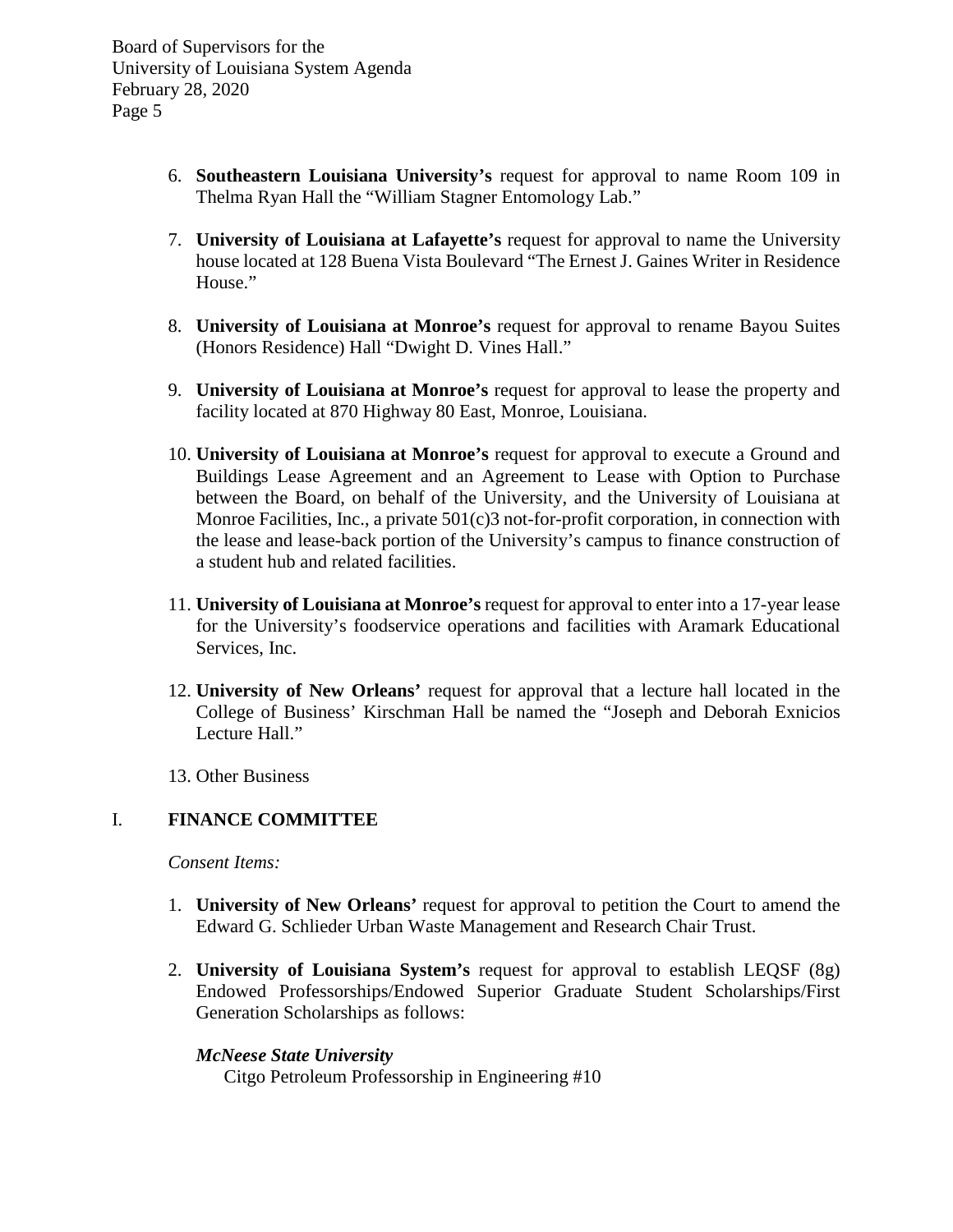#### *Nicholls State University*

Abdon Callais Family First Generation Endowed Scholarship

#### *Northwestern State University*

Dr. Stan Chadick Professorship in Mathematics Dudley Downing Distinguished Graduate Endowed Scholarship in Education

#### *Southeastern Louisiana University*

Peggy Jacob/First Presbyterian Church First Generation Endowed Scholarship Edgard R. Smith III Endowed Professorship in Business

#### *University of Louisiana at Lafayette*

Drs. Roderick and Tina Clark/BORSF Endowed Professorship in Sciences Francis Patrick Clark/BORSF Professorship in Computing & informatics VIII Francis Patrick Clark/BORSF Professorship in Computing & informatics IX Francis Patrick Clark/BORSF Professorship in Computing & informatics X Chris Gambel/BORSF Professorship in Finance

Fanny Edith Winn Educational Trust/BORSF Endowed SGS Scholarship in Earth & Energy Sciences I

Fanny Edith Winn Educational Trust/BORSF Endowed SGS Scholarship in Earth & Energy Sciences II

Fanny Edith Winn Educational Trust/BORSF Endowed SGS Scholarship in Earth & Energy Sciences III

#### *University of New Orleans*

Charles J. O'Connor, PhD Endowed Professorship in Chemistry Endowed Superior Graduate Student Scholarship in Accounting and Tax Accounting

- 3. **University of Louisiana System's** recommendation to refinance bonds as follows:
	- *McNeese State University* Student Parking – Series 2011 Student Housing – Series 2011

## *Nicholls State University* Student Recreation Center – Series 2010

## *Southeastern Louisiana University* Student Union – Series 2010A

*University of Louisiana at Lafayette* Lewis Street Parking Garage – Series 2013 Athletic Facilities – Series 2013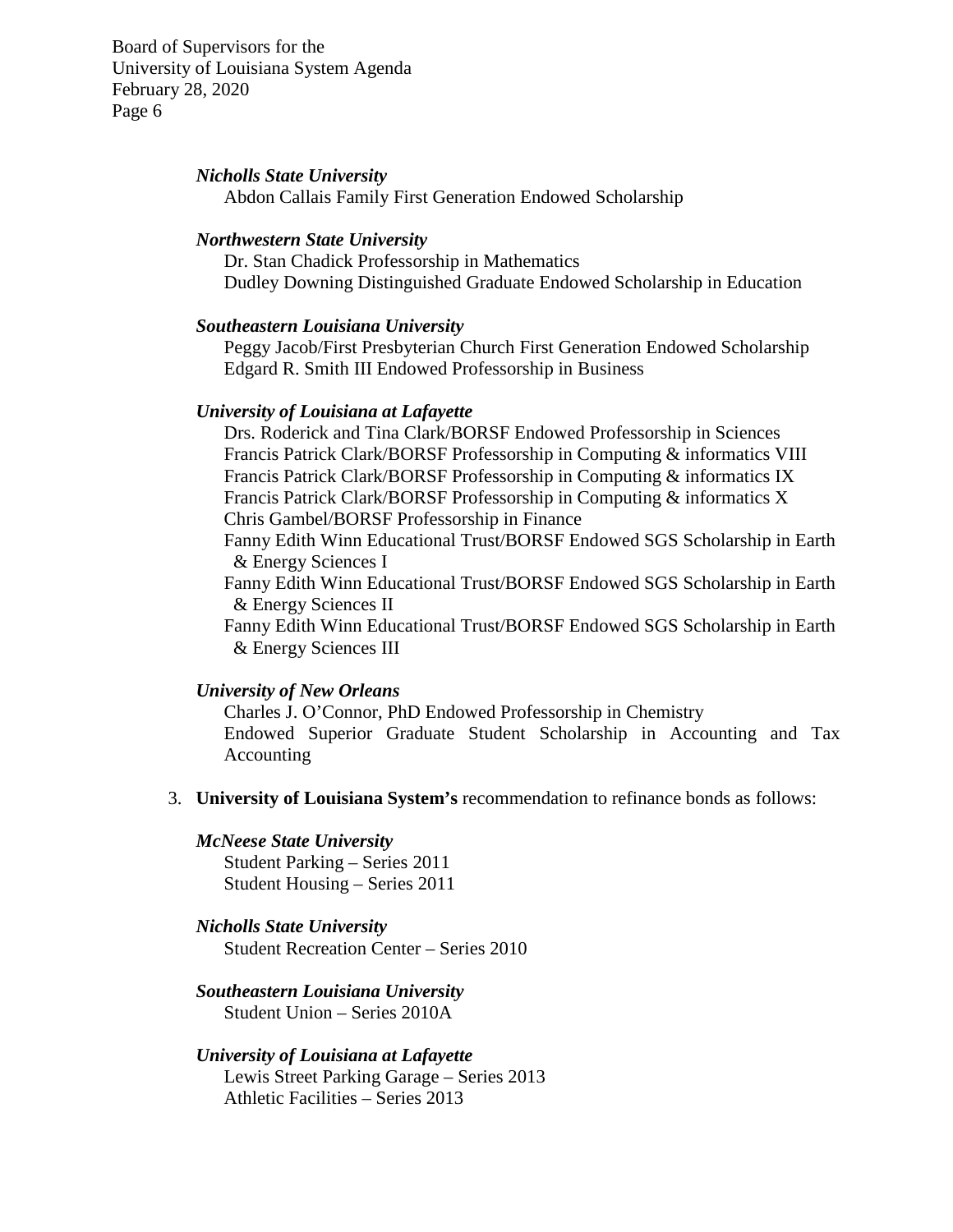- 4. **University of Louisiana System's**request for approval of payments made by nonprofit organizations to employees of the University of Louisiana System during Fiscal Year 2019 in accordance with provision of Louisiana Revised Statute (R.S.) 17:3390(F).
- 5. **University of Louisiana System's** financial status of alternatively financed projects for the six months ended December 31, 2019.

*Discussion/Action Items:*

- 6. **McNeese State University's** request for approval to allow a student referendum vote for an increase of student self-assessed fees for the design, construction, maintenance, and operation of a new student union facility.
- 7. **University of Louisiana at Lafayette's** request for approval of a resolution authorizing the President of the University to take any and all appropriate actions against RelyOn Nutec USA, LLC *(formerly known as Alford Safety Services, LLC)*. *(Executive Session may be required.)*
- 8. **University of New Orleans'** request for approval of the Exclusive License of Multi-Media Sponsorship Rights related to the University of New Orleans Athletics.
- 9. **University of Louisiana System's** discussion of Fiscal Year 2019-20 second quarter financial reports and ongoing assurances.
- 10. **University of Louisiana System's** report of internal and external audit activity for the period of December 2, 2019 to February 23, 2020.
- 11. Other Business

# J. **PERSONNEL COMMITTEE**

*Consent Items:*

- 1. **Louisiana Tech University's** request for approval to appoint Ms. Devonia Love-Vaughn as the Dean of Inclusion Initiatives & Student Success effective March 1, 2020.
- 2. **McNeese State University's** request for approval to appoint Mr. Tanner Stines as Interim Athletic Director effective January 2, 2020.
- 3. **Nicholls State University's** request for approval to appoint Ms. Lindsey McKaskle as Interim Athletic Director effective February 1, 2020.
- 4. **Nicholls State University's** request for approval Dr. Michele Caruso as Interim Vice President for Student Affairs effective March 1, 2020.
- 5. Other Business